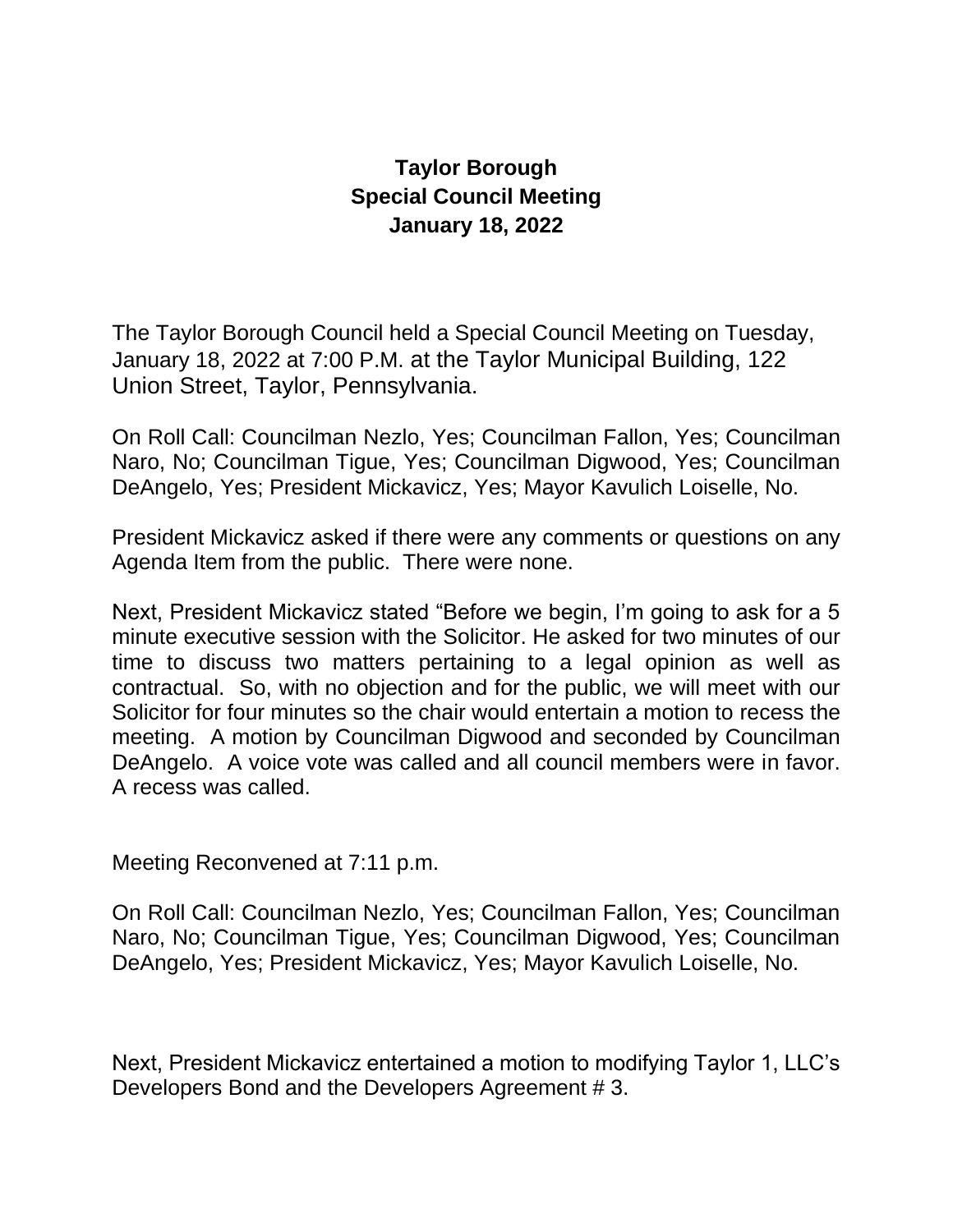Attorney John Brazil gave a brief explanation. "I want to go over the history maybe18 months to a year down the road, the Developers have constructed 36 units living in their home. We are constructing 6 buildings we've come to Council to complete the infrastructure work \$426,000 to put into the road from Felts Street to Third Street. We are asking for a minor consideration to suspend the bond - no occupancy permit, nobody out there can make a claim. The questions is - Do you want to help them? The product they have is positive and good for Taylor and they will go forward for Taylor. A motion by Councilman Tigue and seconded by Councilman Fallon. A roll call was made – Councilman Nezlo, No; Councilman Fallon, Yes; Councilman Tigue, Yes; Councilman Digwood, No; Councilman DeAngelo, No; President Mickavicz, No. The motion was defeated.

Next, President Mickavicz entertained a motion to authorize an application for a Recreational Grant for Derenick Park and Noakes Park to be coordinated through the Recreation Committee and Senator Flynn's Office. A motion to apply for the grant by Councilman Tigue and seconded by Councilman DeAngelo. A voice vote was called and all council members were in favor. The motion passed.

Next, President Mickavicz entertained a motion to authorize the investigation and preparation of a grant through Representative Cartwrights Office for an abandoned mine reclamation project and to consider the employment of a third-party Grant Writer. A motion to authorize by Councilman Fallon and seconded by Councilman DeAngelo. A voice vote was called and all Council Members were in favor. The motion passed.

Next, President Mickavicz asked the public if they had any comments or concerns regarding the agenda items. There were none.

Next, Councilman DeAngelo gave a brief overview on Noakes Park and Derenick Park Playground Equipment Costs.

Lastly, President Mickavicz declared the meeting adjourned.